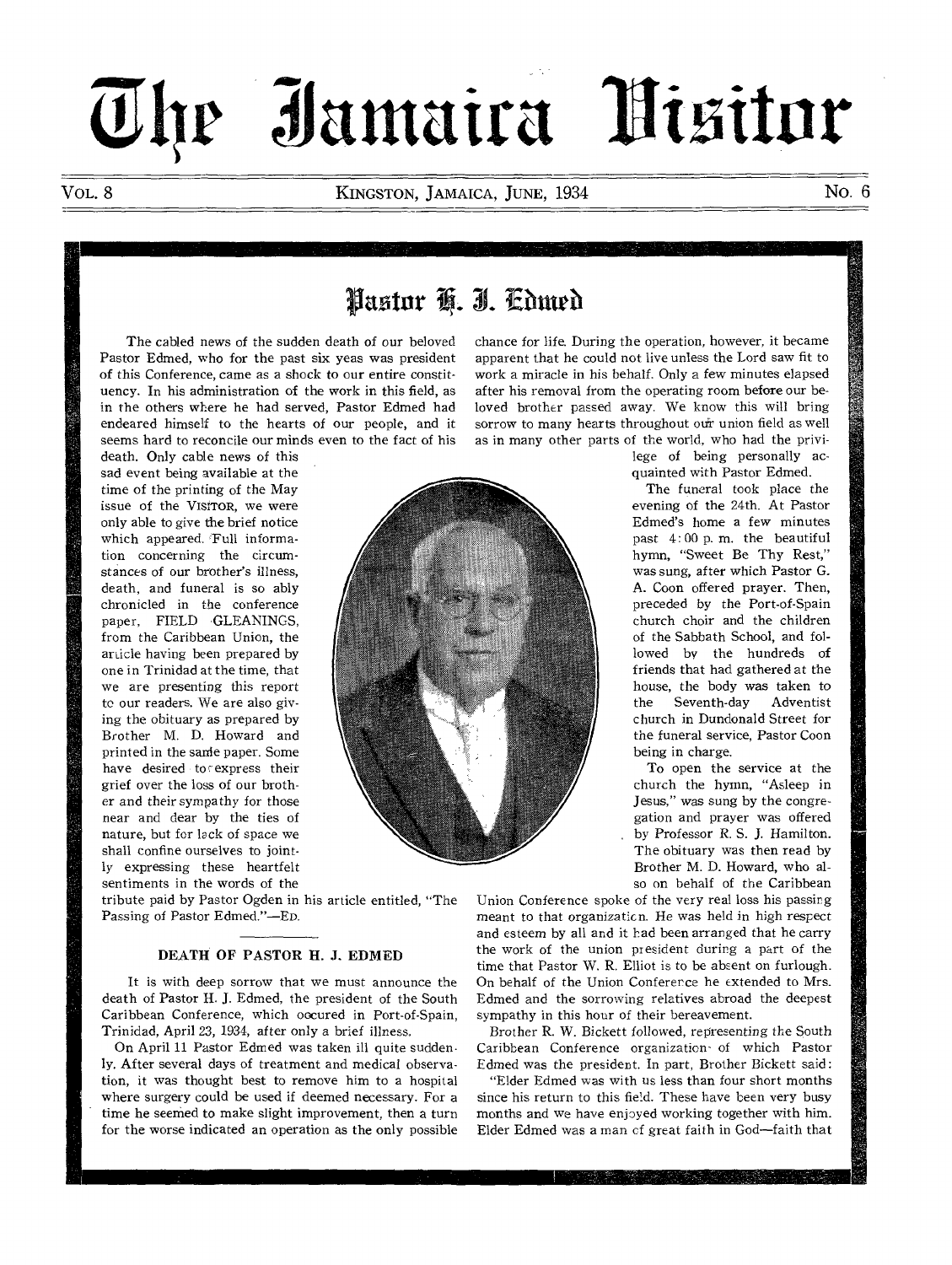removes mountains of difficulty. He would 'attempt great things for God,' and when faced with insurmountable obstacles would say, 'Nothing is impossible with God.'

"He was always genial and radiated cheer. He held a high standard for himself as a Christian, and had great power to lift individuals and congregations.. . He was a good executive and a wise counselor. He was blessed with a gift for writing and speaking and we cannot understand why he was taken away when the harvest is so great and tried-and-true labourers are so few. But in the situation in which we find ourselves the lessons of faith so ably taught us by Elder Edmed help us to bow in submission to Him who rules over all."

Pastor Ash in a few well chosen words spoke for the ministers and the believers. He declared: "Someone said today, 'Another prince of the house of Israel is fallen,' but we say No! A mighty warrior and hero in the army of Prince Immanuel is called by the Xing of kings to honourably lay aside his armour."

He further said, "A faithful leader among God's people has gone to rest, but his works do follow him. As ministers, officers, and people we have lost a president indeed. Large hearted, and full of loving sympathy, he guided the work in this part of God's vineyard in a manner that won the love, esteem, and high appreciation of all. Those of us who in past years enjoyed the privilege of labouring under his administration know what we have lost. His words of counsel to us, his prayers with us, and for us were invaluable. Both workers and people hailed his return to us with joy as we looked forward to greater progress in the field, but He who never makes a mistake, knows what is best for Pastor H. J. Edmed, and though we deeply regret our loss, we cheerfully bow in submission to His overruling Providence."

Miss Myra Grovesnor and Mr. Samuel Ash sang beautifully the hymn, "Come Unto Me and Rest."

Pastor Coon in the sermon used as his text Job 5: 26: "Thou shalt come to thy grave in a full age, like as a shock of corn cometh in his season." Other texts read were 2 Timothy 4: 7, 8, Numbers 23: 10, and Revelation 14: 13. The words of the apostle Paul in 2 Timothy were paraphrased: "He fought a good fight, he has finished his course, he has kept the faith: henceforth there is laid up for him a crown of righteousness, which the Lord, the righteous judge, shall give to him at that day: and not to him only, but unto all them also that love His appearing."

Basing other thoughts on Isaiah 40: 1- 11, Elder Coon dwelt upon the qualities of Elder Edmed's character. To comfort God's people, and to prepare the way for the coming of the Lord, seemed to be the burden of his heart. He fed the flock like a shepherd, and took special care of the lambs of the fold. When he was called to walk through the valley of death he was not afraid to die. His last prayer with his workers was one of resignation. He lived the life of the righteous, hence could die the death of the righteous.

Brother Coon then appealed to the congregation to prepare to meet their God, to live such a life that would enable them to meet Him in peace and with joy.

"When Jesus Calls His Jewels," was the hymn used in closing the service at the church.

At the cemetery scriptures were read by Professor Hamilton as Pastor Edmed was laid to rest in the same spot with his former companion, and a prayer was offered by Pastor Ash. Pastor Coon then officiated in the commital after which a song service was opened by a quartet singing, "The Christian's Good Night." As the closing of the grave was completed the many beautiful floral tributes entirely covered it. "And now as the sun has set beneath the western horizon, so has the sun set in this noble life of service to Thee, our God," were the opening words of the benediction pronounced by Brother Howard which brought an end to the service.

The singers at the grave were: Misses Ruby Scott and Myra Grovesnor and Messrs. Courtney Ford and Samuel Ash.

The pall bearers were: Brethren M. D. Howard, and C. L. Stilson of the Inter-American Division, Pastors J. D. Wood and Henry Wiseman, and Brethren W. R. Bickett and A. E. Hempel,

# Obituary

Herbert John Edmed was born of Christian parents in Surrey, England, September 29, 1864, and died in Port-of-Spain, Trinidad, April 23, 1934.

He went out to South Africa as a lad of fifteen to seek health in that sunny clime. He was trained in business lines in some of the leading stores and during this time tasted a little of the world's pleasures, but finding they did not satisfy, he spent his evening hours studying the Bible. He found that the doctrines taught in the popular churches were not in harmony with it, and so some years after when a colporteur was visiting the town where he was living, he was ready to buy from him a copy of the book, "Daniel and the Revelation," which he studied very carefully and prayerfully, and some months later severed his connection with a thriving business in which he was just about

to become a partner, and fully identified himself with the S. D. A. church in Claremont, South Africa, along with his fiancee, her father and sister. His first marriage took place in 1887 and to this union, two daughters were born, Ethel Maud and Edna Reedham, the former being the treasurer at our Mandeville College, Jamaica, and the latter the wife of Pastor Clifford, Home Missionary, and M. V. Secretary of the South African Union.

While engaged in a prosperous business in South Africa, Herbert John Edmed received a call to the ministry and was ordained, Elder Prescott giving the charge. Soon after, he was asked to act as president of the Natal-Transvaal Conference out there, in which capacity he served many years, and at the same time conducted evangelical efforts. Later he was called to fill the same position in the Cape Conference where he remained for a number of years, many young people being in the work today as the result of his personal ministry. In 1916 he was called to England where he acted as Bible teacher in our Stanborough College, and conducted a Bible Institute for workers, while at the same time holding evangelical efforts.

In 1922 he was asked to come to the South Caribbean Conference which then comprised British Guiana and Leeward Islands. In 1924 he sustained a heavy loss in the death of his beloved partner who had stood so well and faithfully by his side all through the years in his labours.

After the reorganization of the South Caribbean Conference into the East Caribbean Union, he took the work in the Leeward Islands as superintendent of that mission. In December, 1925, he was united in marriage with his wife's sister who carried the work of the Sabbath School and M. V. Dept. in that field. After two and one half years labour there, it was organized into a conference. During a few months furlough in England he received word that he had been called to the presidency of the Jamaica Conference, and he and wife and daughter, Ethel, left for that field soon after, where his labours were blessed of God as in other fields.

Closing a term of office of nearly six years, he came again to take charge of the work of the South Caribbean Conference, where after only a few short months, he has laid down his labours for a little while, to rest until the Great Life Giver shall come and call him to his reward.

<sup>&</sup>quot;Great souls do not think any duty small. They see clearly the value of the least thing done quietly and sincerely in the service of God."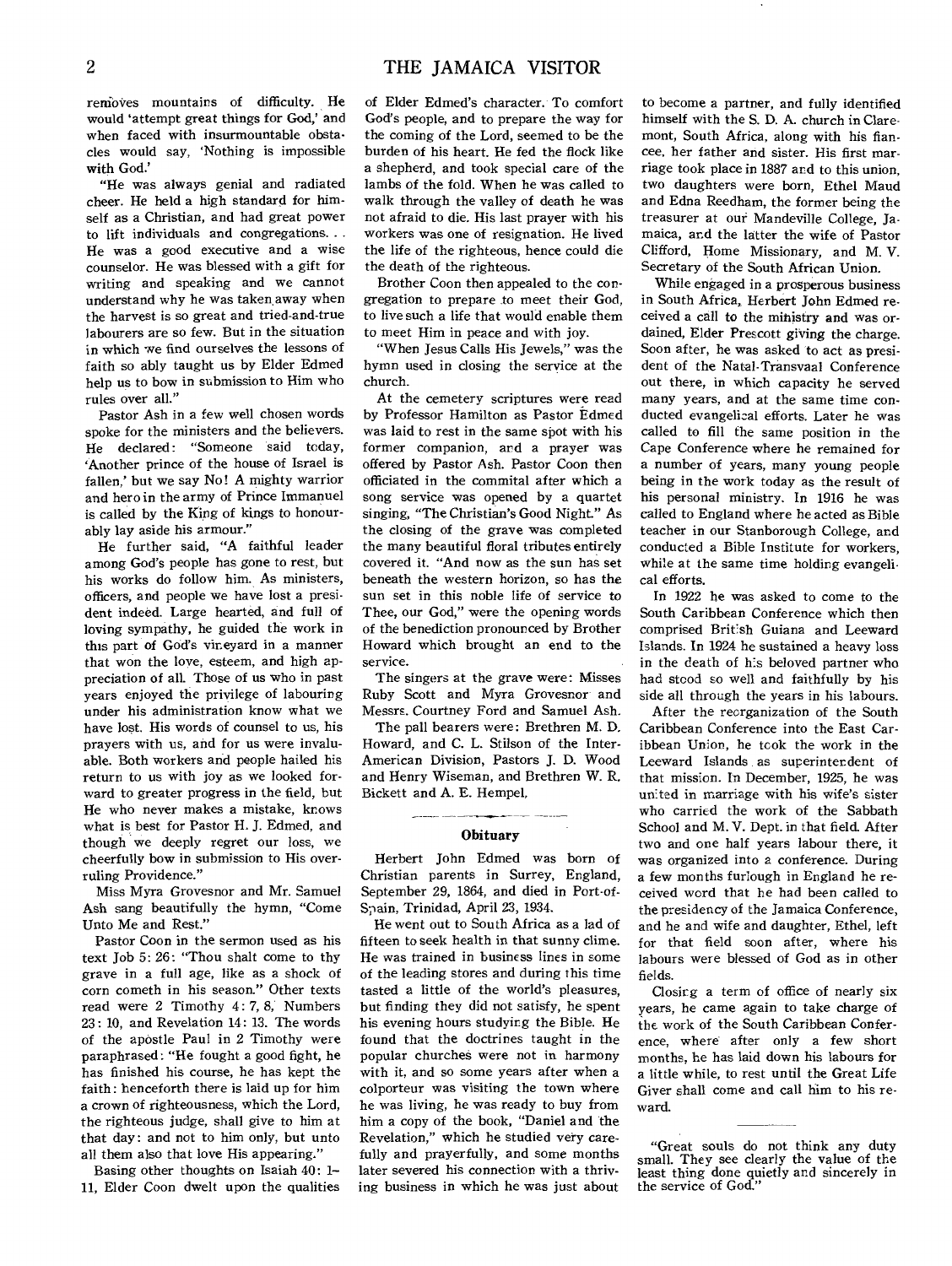# **THE PASSING OF PASTOR EDMED**

We were greatly shocked and grieved at a recent dispatch conveying the very sad word of the passing of Pastor H. J. Edmed, for the past six years the president of the Jamaica Conference, who, the latter part of the year was transferred to the Trinidad Conference where he was serving as president of that conference at the time of his death. In the death of Pastor Edmed the cause has lost a loyal faithful worker of many years' experience, having laboured for many years in Africa, he being among the early believers who accepted the message in South Africa. As a young man Brother Edmed came from England to South Africa to engage in business, and while still but a young man the light of present truth came to our brother, now more than fifty years ago. Soon after he accepted the message he gave up his worldly business to enter the work of God to which he has ever since earnestly, wholly, and faithfully devoted his life and:energy giving his all to the service of the Master. He was a man of untiring' labour, ever making the cause and work of God first in his life and work.

After having laboured many years in South Africa as a minister and in various positions in official capacity, he has for the last number of years laboured In the islands of the West Indies, having been president of the Trinidad Conference for a term of service. Later he served the cause in the same capacity in the Leeward Islands Conference, and from midyear of 1928 till the close of 1933 he was president of the Jamaica Conference where his labours brought him into close touch with the writer. During the years of his labour in the Jamaica Conference, the work made wonderful progress, there being an increase of church membership from less than 3,000 at the time of his coming to the Conference, to nearly 5,000 when he left the field at the close of 1933. In the year of 1932 alone there were 645 baptisms in that Conference. Brother Edmed was not only a hard worker himself, but a strong organizer and leader in every line of endeavor and activity. He took a personal interest in every department of the work.

It has indeed been a great pleasure and privilege for the writer to have been thus associated with our brother and co-worker during the latter years of his life and especially in such close and intimate official relationship. His life and faithfulness have been a great blessing and inspiration to the writer as well as to all others who came into close and intimate touch with our brother and his earnest and unselfish service and life.

Truly a great man has fallen, but at his post. The cause will have sustained a great loss in the falling of this man of God. While his earthly labours are ended, his works will ever still continue to follow him. Thousands in Jamaica and our Antillian Union as well as multiplied thousands in other lands will greatly lament the passing of Pastor Edmed. Our hearts go out in the deepest sympathy and Christian love for the companion, Sister Edmed, the daughter, Sister Ethel M. Edmed, the treasurer and accountant of the West Indian Training College at Mandeville, Jamaica, as also to the daughter and family of Pastor Clifford, one of our strong evangelists in Africa.

This statement is in no way intended as an obituary notice, but just as a personal testimony and word to our friends in the Antillian Union and other parts who may have personally known the deceased. The entire Antillian Union Mission force of workers and believers join in this word of sympathy and love for the members of the family and of our expression of high regard and esteem in which the deceased was held in all of our hearts and lives.

> A. R. OGDEN, *Superintendent of the Antillian Un;on Mission, Havana, Cuba.*

# **PROFESSORS RUSSELL and ADAMS VISIT JAMAICA.**

 $\frac{1}{2}$  ,  $\frac{1}{2}$  ,  $\frac{1}{2}$  ,  $\frac{1}{2}$  ,  $\frac{1}{2}$ 

### **Conduct Teachers' Institute**

Tuesday evening, May 8, Professors C. A. Russell and W. L. Adams arrived in Jamaica for a short visit to this Island in the interest of our educational work. Professor Adams is well known to the members of our Conference, but this was our first privilege of meeting Professor Russell in this Island. Professor Russell is one of the educational secretaries of the General Conference, having as his special responsibility the fostering of our church school work.

The stay of these brethren among us was crowded with work from first to last. Going to West Indian Training College on Wednesday morning, they opened an institute for our church school teachers, who, in response to an invitation, had gathered at the college. This institute continued until late on the afternoon of May 14, with the exception of the Sabbath.

On Sabbath Professor Russell spoke to the North Street church at the morning service, and Professor Adams conducted the service at the Regent Street church. **In the afternoon** Professor Russell spoke **to a joint company** of the four Kingston churches **who** had assembled at the North Street church. These rousing services were thoroughly enjoyed by all in attendance. That evening these brethren met with the educational committee, which was appointed' at the Conference time for the consideration of the educational work in the city of Kingston.

The time at the institute was crowded with the consideration of the various problems confronting our church school teachers—problems of methods, textbooks, discipline, etc., etc. Then there were seasons of prayer and inspirational studies from the Bible and the Testimonies. The members of the normal class at the college joined with the teachers in enjoying, the benefits of this institute. We are sure that the inspirational help obtained from this institute will mean much to our church schools. Our great regret is that we have so few church schools in the Conference, and that such a large percentage of **our** boys and girls is thus deprived of the benefits of the Christian education ordained of God to be given to our children in our church schools.

Following the close of the institute Monday evening, a service was conducted by our visiting brethren at the Bird's Hill church. Though the hour was late, the church was well filled, and the inspirational sermon given by Professor Russell touched the hearts of all present. A similar service was conducted Tuesday night at Spanish Town.

Wednesday, noon, these brethren accompanied by Brother F. I. Mohr, Antillian Union Auditor, sailed for Haiti. Professors Russell and Adams are planning to visit the Conferences and Missions as far south as Trinidad.

#### **PROGRESS OF THE WORK IN SOUTHERN MANCHESTER**

Sunday, May 13, 1934, we paid a visit to three of our churches for the purpose of planning for the furtherance of the work, not only spiritually, but also the temporal affairs of the churches.  $\mathcal{N}_{\text{max}}$ 

On visiting Campbell's Castle, I found the leader, Brother Edwards, and other members brimful of courage and cheer. They reported that the Big Week is making rapid progress, and they are hoping to make it a real success this year.

We are very sorry to confess that our faith was so small in erecting this building that, having just completed the finishing touches as far as new roof, walls, and windows, we already find it is inadequate to accommodate the inflow of new members, insomuch that the brethren have decided to start at once to gather materials for a larger structure. This, however, will not be 'a loss, if, as we hope, a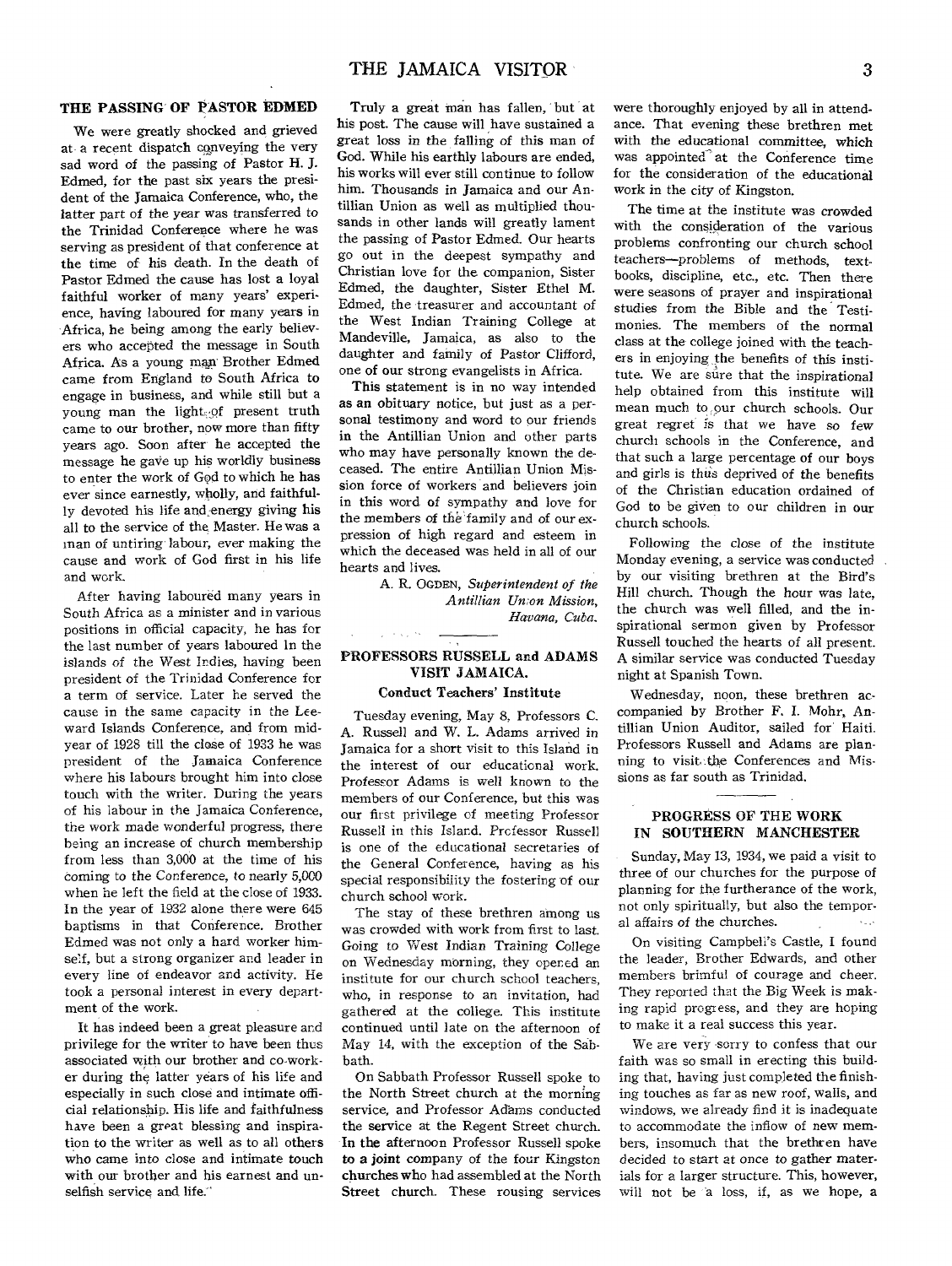church school can be started in that area some day in the near future,

We are glad to report that this mistake was not duplicated in the erection of the Grove Town church. This building as it stands is a fitting representation of the progress of the message in that part of the vineyard. When completed, it will accommodate a seating capacity of over two hundred. The brethren are full of hope and courage, and are doing all they can to bear their part of the work. Recently there has been a baptism of eight. The rite was conducted by Pastor Randle. There are others preparing for this ordinance in the near future. Throughout this district we hear the "Macedonian Call," and while the labourers are few, we sincerely hope it will not be long before all here shall have heard the message, and by God's grace a rich, harvest of souls garnered.

Our last visit for the day was with the Newport church. We found the brethren and sisters.all patiently waiting to discuss the different problems pertaining to the work in that vicinity. They are making definite plans to complete the furnishing of their church, as the seating capacity is quite limited at present. Many are calling for open air meetings in different places around there, and as a result of the efforts put forth by. the brethren, we hope to see a large number of souls gained for the soon coming kingdom.

We solicit your prayers for these precious souls that are awaiting the Spiritfilled message of the hour that 'they might be gathered into the fold of Christ. E. E.' PARCHMENT

#### NEWS NOTES

Brother Lee S. Hines writes telling of the great encouragement that has come to the members at Sherwood Content as a result of the meetings conducted by Pastor Lawson at that church, April 22-30. They solicit the prayers of our Visi-TOR family that they may be kept faithful, so that when the work is ended they may be found "sitting at the feet of Jesus."

Brother Gladstone Harris writes of a very inspiring meeting held at Richmond Park, April 29, celebrating the second birthday of their Sabbath School. Elder Meeker, Brother Nation, and Brother Pitter, together with others from the West Indian Training College were present to assist in the service. May God richly bless this new Sabbath School and grant that through their zeal the light of the Third Angel's message may be carried to many in that district.

Brother P. S. Peart reports interesting progress of the Sabbath School at the Craig church. Speaking of their concern over the fact that there were but 34 members attending the Sabbath School, Brother Peart writes, "However, the superintendent set a goal that by the end of the year our school should have enrolled 60 members. This we prayed about continually for some weeks. Each week there was a steady increase, and at the end of the first quarter we had 56 enrolled, and at the time of writing (May 7) it is 66. Our goal is now set at 100. We are sure that by faithful prayer and earnest labour, we will reach this goal." Brother Peart reports 13 in the baptismal class.

Brother A. R. Haig reports encouragirg progress in the work at Seaford Town. Doors to hearts that were found closed have been opening, the church building, which was in need of repairs, has been painted and put in a very presentable condition, and the church membership is growing: Brother Haig writes, "The brethren at Seaford Town join in sending the readers of the VISITOR Christian greetings. They wish to acknowledge with thanks' the kind financial assistance sent by those who responded to their plea for help in repairing and painting their church. In all, the sum, for, this purpose amounted to £10. 0. 0. They request an interest in your prayers and at the same time assure you that they will reciprocate."  $\sim$  $\sim 11$ 

Word comes from Port Antonio telling of a greatly appreciated visit from Elder Stockhausen, April 20-22, during which visit eleven candidates were baptized. Most of these candidates were young people.

Elder Stockhausen reporting a visit among the churches in his district writes as follows:

"In spite of a cold which has made me so hoarse that I can hardly speak, I am having a good time on this trip. I have had three baptisms so far—sixteen candidates. I may have one more baptism before I finish the trip."

On Sunday evening, the 13th of May, thirty-one precious souls were buried with their Lord in baptism and added to the North Street Seventh-Day Adventist Church. A large concourse of people witnessed the solemn scene and unusual reverence and decorum were preserved throughout the service. Pastor B. A. Meeker made a few brief remarks on the significance and importance of the ordi-

nance the people were about to witness, and exhorted the candidates for baptism to be steadfast and unmovable. Pastor L. L. Hutchinson performed the sacred rite.

Mrs. O. P. Reid and baby daughter, Verna Eloise, left Jamaica for Nassau, Bahamas, by the Canadian S. S. *Lady Somers,* on May 16. After being at her home in Kingston since last October, Sister Reid is rejoining her husband, Elder 0. P. Reid, formerly of Darliston, who has for some years been labouring very successfully in the Bahama Islands. The little daughter was born on February first of this, year. As Elder Reid has not yet seen her, we are sure that when he greets them he will be the happiest and most grateful father in the Islands. Those who attended the recent session of the amaica Conference will remember that .before the forenoon service on Sabbath Pastor Hutchinson besought God's richest blessings upon this child and her parents as they continue their work for Him in their.corner of His great vineyard. Pastor Reid and his family expect to remove to the island of Eleuthera in about two months, at the conclusion of a special series of meetings he is conducting in the Nassau church.



# BIG WEEK TOUR

On the 20th of April the writer began a trip among some of our churches in the interests of the Big Week Campaign and at the same time endeavoured to lead our people to a deeper consecration of themselVes to'' the Lord. The results of our meetings were very encouraging. In every church visited our brethren are seeking the Lord for a deeper experience.

The first church visited was Cooper's Hill. The location of this church is splendid for situation. One can look down from the heights over Kingston and the surrounding country. It is like "a city set on a hill" and we trust that the zeal already manifest there may develop more and more. The brethren would like to have a series of meetings held to interest their neighbours in the message. We wish that this might be, but it seems that some time must elapse before it can be accomplished. In the meantime we are sure that some of the leading brethren there will themselves give Bible studies and hold meetings as they can find opportunity.

Then I visited Everton Park, Glengoffe and Florence Hill. These churches have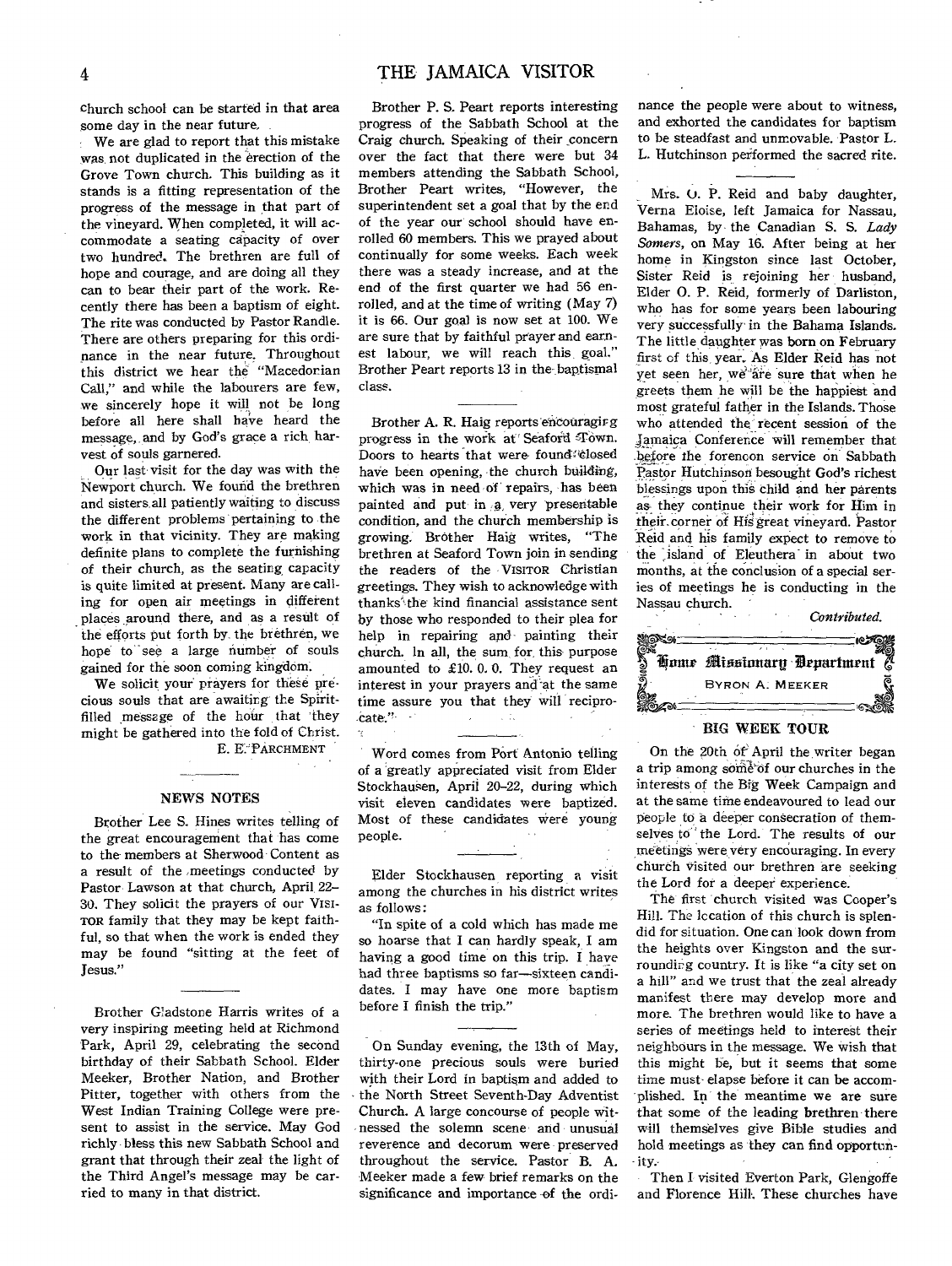been established for a- number of years, and some of the members have been long in the way. We are glad to note that the Spirit of God is working on the hearts of some who were once *in* the fold and they are returning. A new interest is develop. ing in outlying districts and our brethren are holding services and doing missionary work to save the lost.

Next I went to Goshen and had several meetings with our little church there. From Goshen as a centre we visited Blackwoods district where an interest in the truth is developing. We also went out to the Richmond Park district where we found a very enthusiastic company of our people. Brother Gladstone Harris who has lately taken his stand for the truth, is leading this company. They with the assistance of a W. I. T, College quartette rendered a programme on the evening of April 29. A collection was received and they are planning to use this to buy zinc for a covering over their temporary place of worship.

The Bird's Hill church was another place where we had a stirring revivalmeeting. Rain prevented us from filling our appointment with the Bellas Gate brethren, but at Blue Hole the brethren came together and manifested an eager desire to draw nearer to God.

Near May Pen at a place called Cross, another church is springing into life. We had a meeting with this company on short notice and at an inconvenient hour, but the meeting was well attended. We trust that spiritual growth may develop a strong church organization in due time.

At Porus our little company of believers are of good courage. We were refreshed as we united together in worshiping God. Our trip ended at Mandeville. It is always inspiring to look into the faces of our young people. In the youth are wrapped up the greatest possibilities for the carrying of God's everlasting truth to the ends of the world.

All along the way the Big Week campaign was considered. Our people are of good courage and believe that they will succeed in doing their part. Several churches took more books to meet the demands.

In closing this account I might add that I have proved to my satisfaction that the plan of carrying our books to the very doors of the people is the only successful method of circulating our literature. I had planned to display our books to the pub- , lic after meetings in our churches and open-air. After trying this I am convinced that the best way is for our lay members to go to the homes of the people and talk to them face to face about the message contained in the books. Those who have not fully made up their mind to follow

the Lord will rarely ever show an interest in Adventist literature to the extent of stepping forward in public and purchasing books.

Let us all do our part in giving the message to our neighbours. The work cannot be done in a wholesale method. God is counting on you, my brother, my sister. You must not fail him.

Now the Big Week Campaign is over for this year. Let every church clean the slate at once and let settlement be made. All unsold books are to be returned to the conference office. Please cooperate in



# **A VISIT TO OLD HARBOUR SOCIETY**

"How about your Bible **year? Are** any of you reading your Bibles through **this**  year ?"

Instantly a dozen hands responded.

"What about the Standard of Attainment? Have you a class organized for study ?"

"Yes, we have four who already have certificates and three seals apiece, and a class of six now ready for the May examination."

"What about the Reading Course books?'

"We have our books and enjoy the reading of these good books very much."

It was a real delight to hear these enthusiastic responses by the Young People of the Old Harbour Missionary Volunteer Society to the questions of the Conference Missionary Volunteer Secretary.

This society is actively engaged in the various activities to better fit themselves for service. With all this, they are not omitting the missionary activities, but are taking an aggressive part in the missionary work of the church. Sunday night meetings are conducted at a place four miles from the church, and prayer and cottage meetings are being held at various homes every other night in the week but two.

What a mighty work could be accomplished by our Young People if all could realize that the programmes Sabbath afternoons are but a means to an end, the objective being the carrying of this blessed message to all within reach.

"Men are known by the way they walk, talk, and balk."



# **FOOD FOR THOUGHT**

In compiling the report of our Sabbath Schools for the first quarter of this year, my attention was called to a set of *figures* which **I** believe that all of our Sabbath Schools should consider carefully. Even the incompleted reports available revealed that 617 members of our churches in Jamaica are not enrolled in our Sabbath Schools. In a few churches the number of church members missing from the Sabbath Schools as reported is as high as from one-fourth to one-half of the membership of the respective churches. It may be that some of these reports are based on a misunderstanding as to who should be reported as missing members. **If** so, the definition of who are to be counted as missing members, appearing further in the article, should prove helpful. If these reports are actually correct, the situation should challenge the immediate attention of every Sabbath School organization in proportion to the number of missing members in each school.

The following is a list of church members as reported missing from the Sabbath Schools in this field. Where the Secretary has failed to report on this item a question mark will be found following the name of the church.

Churches and Companies and members report. ed not in Sabbath-school.

| Axe and Adze    | ? Long Bay       | 4              |
|-----------------|------------------|----------------|
| Amity           | 1 Mandeville     | þ              |
| Auchtembeddie   | 7 May Pen        | ŗ              |
| Ballimonay      | 4 Mile End       | 11             |
| Bird's Hill     | 3 Montego Bay    | 32             |
| Bluefield       | ? Manchioneal    | 12             |
| Bonny Gate      | 2 March Town     | 40             |
| Brittonville    | 18 Moore Park    | 16             |
| Bagbie          | 12 Mt. Carey     | Ş              |
| Bryant Hill     | 8 Mt. Peace      | 2              |
| Beverley        | 10 Morant Bay    | 5              |
| Clermont        | 1 Mt. Providence | ŗ              |
| Bellas Gate     | 3 Maryland       | 2 ? ? ? ?      |
| Beeston Spring  | 5 Milk River     |                |
| Blue Hole       | 2 Newell         |                |
| Broad Gate      | ? Newport        |                |
| Bamboo          | ? New Market     | 14             |
| Blackwoods      | 1 Old Harbour    | 3              |
| Coleyvillle     | 3 Olive Mt.      | j.             |
| Coker           | ? Orange         | 13             |
| Clarendon Park  | ? Ocho Rios      |                |
| Contented Hall  | 10 Porus         | こうこ            |
| Cornwall Bar'ks | 14 Port Maria    |                |
| Craig           | ? Port Antonio   | 48             |
| Comfort Valley  | ? Prospect       | Ş              |
| Cornwoll Mt.    | ? Plowden-Wigton | ŗ              |
| Croft's Hill    | 1 Petersfield    | $\overline{2}$ |

<sup>&</sup>quot;The biggest cemetery is where unused talents are buried."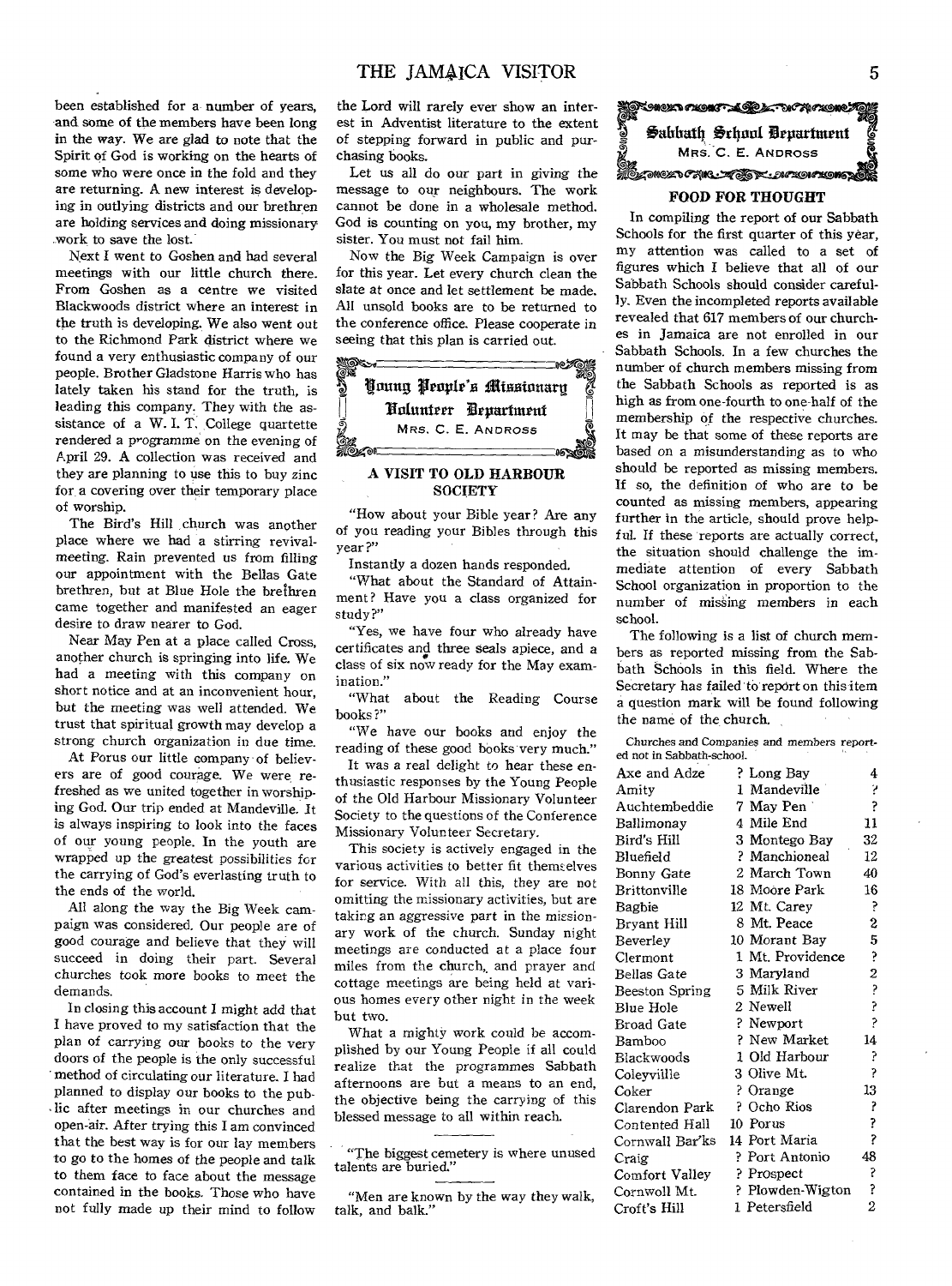| Campbell's Castle     |    | 6 Rollington Pen                | 14            |
|-----------------------|----|---------------------------------|---------------|
| Cumberland            | 9. | Reeves Mt.                      | 3             |
| Cooper's Hill         |    | 1 Robin's Hall                  | ŗ             |
| Carron Hall           |    | 5 Richmond Park                 | þ             |
| <b>Darliston</b>      |    | ? Riversdale                    | 12            |
| Duxes                 |    | ? Regent Street                 | ŗ             |
| Dalvey                |    | ? St. Ann's Bay                 | ?             |
| Dias                  |    | 1 Santa Cruz                    | 6             |
| Dallas Castle         |    | 5 Sligoville                    | ŗ             |
| Devon                 |    | ? Sheffield                     | 7             |
| <b>Everton Park</b>   |    | 1 Sherwood Forest 44            |               |
| Fruitful Vale         |    | 2 Southfield                    | ŗ             |
| Florence Hill         |    | 12 Swift River                  | ?             |
| Flower Hill           |    | ? Spanish Town                  | 5             |
| Goshen                |    | ? Spring Garden                 | P             |
| Gayle                 |    | ? Sherwood Content 4            |               |
| Grove Town            |    | ? Sav∙la-mar                    |               |
| Guy's Hill            |    | 21 Seaford Town                 | こうこう          |
| Glengoffe             |    | 9 Springfield                   |               |
| Green Castle          |    | ? Trinityville                  |               |
| Hart Hill             |    | 7 Troy                          | 9             |
| Hector's River        |    | 2 Vaughansfield                 | 4             |
| <b>Huntley Castle</b> |    | ? Waterloo                      | 11            |
| <b>Jointwood</b>      |    | 22 White Hill                   | ŗ             |
| Kencot                |    | ? White:House                   | Ş             |
| Kingston              |    | ? Williamsfield<br>? Watermount | $\frac{3}{4}$ |
| Lepers' Home          |    |                                 |               |
| Linstead              |    | 8 Home Department ?             |               |
| Little London         |    | 4 Travelling Wkrs.              | ?             |
|                       |    |                                 | 530           |

# **Who are Missing-Members?**

Under the heading of "missing members" are to be reported all church members who are not enrolled as regular members of the Sabbath School. Those unable to attend Sabbath School regularly because of living too far from the School, or because of -prolonged illness, qge, or other physical handicap, are privileged to be, and should be enrolled in the Home Department of the Sabbath School. Individuals thus enrolled should not be counted as "missing members." Where a group of the members of a certain church, living near together but at a distance from the church, unite together in forming a separate Sabbath School be- .come the members of this branch Sabbath School, no one known to be enrolled in such "a Sabbath School should be reported as a "missing member."

Bublishing Bepartment W. S. NATION

I am inclined to think that the whole secret of a coIporteur's happiness and success lies in these two words, "be interested." Since our last institute our colporteurs have learned: how \_to appreciate their work. Even those who found it hard to learn their canvass are now doing remarkably well in the field. No one ever knows what he can do until he tries. It surely pays to come aside awhile to study afresh your work, to check up that you may see where your failiire lies, in order that your preparation may be thorough. God will only accept those who are determined to aim high.

We are truly glad to see the marked improvement in the field for the month of April. God is truly blessing the colporteur work. Brother Blackwood, one of our youngest colporteurs, has made a good start. He had been learning how to canvass through the association of brethren Dillon and Miller. Since our last institute he has been taken on as a regular colporteur and launched out into the deep to catch his own fish. He worked 40 hours for the first week and took £21. 3. 0 orders. One of his biggest day's sale amounts to.E10. 10. 0.

Brother Blackwood is, very happy to be a colporteur, he writes: "The Lord has blessed me very much in the field. Brother Destoe and I went out on Monday morning; we canvassed until twelve o'clock and never took an order. Just as we were feeling hungry and tired I got an order with a deposit. From that moment the tide turned in my favour. On Thursday I worked from morning until half-past five, and scarcely lost an order for the whole day. I met most of the people in their cultivation. One of the men I met that day was very glad. After explaining my work he shook my hand twice, and said that he had decided to shoot a man that very day, who had done him something very wrong. But he said, `It is the Lord that sent you here to me because He wants me to be saved in His kingdom.' He gave me an order for the best binding and said he would have paid down half the price if be were not so far away from his home."

The colporteur work is truly fraught with many and varied possibilities. These noble hunters are carrying out God's marching orders, "Go ye into all the world and preach the gospel to every creature."

Here is another experience from the field, Brother Destoe writes: "A family had become interested in the Truth and after a few studies the mother and daughter decided to begin keeping the Sabbath, for she said, 'I can get no rest in my mind since you had the last study and prayer with us, and I feel I can refrain no longer from obeying God's voice.' Although they are sixteen miles away from my home, I made it possible to spend a Sabbath with them. They enjoyed the day, decided to pay their tithe and also to stop eating unclean meats. I thank God for such an experience."

Those of you who are acquainted with brother Destoe will not be surprised if **I**  tell you that after he had canvassed a man for the "Home Physician" and took his order for the best binding, the man smilingly asked him if he were vaccinated with a gramaphone needle.

Brother B. A. Ricketts has taken up the work again with renewed determination. He writes: "I praise the Lord for this great work. Little by little I am having a clearer vision of the work. It is truly a great thing to be a colporteur evangelist. **I** am losing all interest in cultivation. It has no more taste to me. The colporteur work is the sweetest work in the world at this time. May God help me to lift the standard higher. You will notice that Brother Miller and I are working together as one man and it is indeed a success. We are reaching every class of people.

The work we have done in St. Elizabeth cannot be compared to what we are planning to do now. We have nothing before us but success. No dark clouds at all."

Brother Haye is very happy with the success he is having with "Great Controversy." Read what he has to say: **"I**  think the Lord has blessed me in giving me a few orders in Brown's Town this week. He gave me five orders, two of which **I** took at the St. Hilda's High School from the Headmistress and one of the other ladies of the staff:"

The words of C. H. Spurgeon, D. D., should be voiced by many, "I take off my hat to the book agent, for he is doing more good in this'world than I can ever hope to do."

#### **Colporteur Report for April, 1934.**

| <b>NAME</b>                | HOURS | ORDERS     | DELIVERIES            |
|----------------------------|-------|------------|-----------------------|
| Claypole, G. L.            | 114   | 7.5:0      | 8, 9, 0               |
| Bent, V. S                 | 110   | 15.16.0    |                       |
| Blackwood, K. G.           | 40    | 21, 3, 0   | 1.10.0                |
| Cousins, C. S.             | 30    | 2.0.0      | 4.12.3                |
| Dawkins. A.                | .73   | 26.2.0     | 0, 8, 0               |
| Destoe, K.                 | 102   | 22.14.6    | 9.18.0                |
| Grant. H. W.               | .45   |            | 6.6-0                 |
| Haye, N. E.                | 111   | 21.3.0     | 4.0.0                 |
| King, J. S. (3 mos.)       | 139   | 51.15.0    | 14.19 0               |
| Lalor. M. A.               | 56    | 21.19.0    | 0.2.0                 |
| Miller, H. G. (4 mos.) 178 |       | 39.26      | 27.12.0               |
| Plummer, H. L.             | 125   | 23.0.6     |                       |
| Ricketts, B. A.            | 81    | 31.17.6    | 14.8.3                |
| Ricketts, C.               | 119   | 20.4.6     | 5.10.0                |
| Wallace, R. B.             | 108   | 45.0.0     | 5.15.6                |
| Wright, Eric               | 80    | 25.0.9     |                       |
| 10 <sup>2</sup>            | 7671  | C2762<br>s | <b>C100 10</b><br>- 0 |

16 1511 £376. 3. 3 £100.10, 0

Since writing the report for the VISITOR, we have been saddened by the death of our youngest colporteur, Brother Kenneth Blackwood, whose loss will be keenly felt among his fellow workers. Although he was privileged to spend but three weeks in the field, the Lord greatly blessed his work. Within that short time he took approximately seventy pounds worth of orders for the book "Our Day in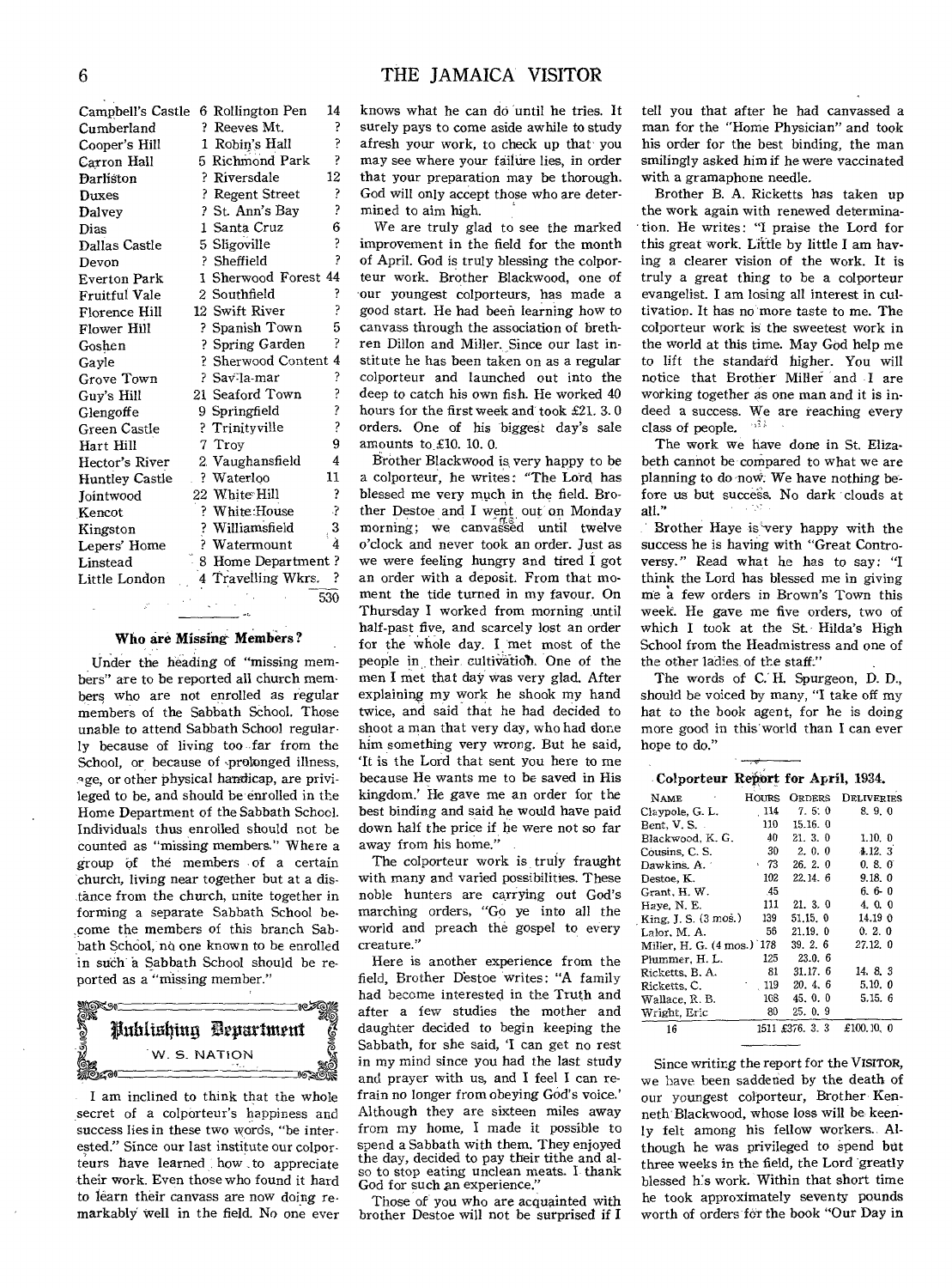the Light of Prophecy." His last week's work which ended on the day before his death amounted to over thirty-seven pounds.

His success caused his partner to lay aside his "Home Physician" prospectus and join him whole-heartedly with "Our Day."

Those who knew him most testify of ,.his firm Christian principles. Of him it is said that "he walked close to God." He was never known to start upon his day's work without seeking strength from God through prayer and reading some portion of Sister White's writings.

His last Sabbath was spent with the little company at "Cross," raised up almost entirely by colporteurs. At vespers he prayed very touchingly to close the sacred hours. After the Sabbath he accompanied brother and sister Destoe to May Pen, on which trip he met his death. Some of the last words he was known to say a few minutes before the accident, were, "We must be men of the minute," and "I know that the angel of the Lord is always at my side, so **I** need not fear."

We know not why the Master should allow his faithful soldier to be killed so instantaneously, but He knoweth best. May we therefore be comforted by the words of this song:

- "Away from his home and the friends of his youth,
- He hastened the herald of mercy and truth;
- For the love of his Lord, and to seek for the lost; Soon, alas! was his fall; but he died
	- at his post.
- "The stranger's eye wept, that in life's brightest bloom, One gifted so highly should sink to
- the tomb ; For in ardor he led in the van of the host,
- And he fell like a soldier, he died at his nost.
- "How can we the words of our brother forget?
	- Oh, no! they are fresh in our memory yet;
- An example so sacred shall never be lost, We will fall in the work, we will die at our post."



On Wednesday, May 9, Professors C. A. Russell and W. L. Adams arrived on the campus for the purpose of conducting a Church School Teachers' Institute which was opened on the day of their arrival lasted through to May 14. Professor Russell is a representative of the Educational Department of the General Conference and though this has been his first visit to the island and the School, his genial disposition easily opened for him the doors to all hearts.

In the devotional studies of the institute the importance and need of church schools, the teacher's privilege and responsibility—that of being in words and character what he wishes his students to become—were among the points that were very strongly emphasized. Problems relating to curriculum, methods, and books were carefully considered, and much help and blessing was the portion of everyone who attended.

Besides the teachers in training at the college, the following regular church school teachers and those conducting private church schools were in attendance.

Mrs. Marion Haig, Mrs. Lilith Gordon, Mrs. Vivia Morgan, Miss Eva Williams (former teacher of the Contented Hall school), Miss Stella Young, Miss Amuthel Shaw, Miss Nellie Folkes, and Miss Hinds.

We look forward to the time when each church in the Jamaica Conference will have a school established for the training of the children of its fold.

Owing to the unexpected passing of Pastor Edmed, Miss Ethel Edmed sailed for Trinidad on April 25, to join Mrs. Edmed and assist her in making the necessary preparations to return to Jamaica. They both expect to arrive here about the first week in June.

During Miss Edmed's absence Bro. F. I. Mohr, Antillian Union Auditor, carried the responsibility of Treasurer. He sailed for Haiti, May 16, to fill an appointment.

**A** brief but very highly appreciated visit was paid to the college by Pastor A. W. Clark, pastor of the New Haven S. D. A. church, Conn., accompanied by Pastor and Mrs. L. L. Hutchinson and Brother Rupert Harriott on April 26. Pastor Clark gave a most inspiring address to the student body, his subject being, "The Tragedy of the Unprepared." Not only were those who had known Pastor Clark before and since he left the island some 18 years ago, delighted to meet him and learn of his accomplishments, but all who met him for the first time were pleased to form the acquaintanceship, and his talk to the students will long be remembered.

Tuesday, May 22, was declared Big Week field day for the college. Several members of the college family went out taking with them about two hundred books. At this writing the returns have , not yet been made, but we expect our

endeavours to bring satisfactory results. Other students who did not engage in the selling of books have donated the proceeds of the labour they put in on that day.

The first Semester of the 1934 school year closes on May 29. After a break of about three weeks the second Semester will begin June 20 1934.

Perhaps there are many others besides those of whom we already know who would like to enroll for the second Semester. If so we should be happy to get into communication with you in this regard. C. A. PITFER

#### **EVERYBODY DOING IT**

The time is far spent when people thought Seventh-day Adventists did not amount to much and could be dismissed with a sneer. They are recognizing that we as a people really believe something very definite and that we act upon this belief. The Harvest Ingathering probably has done more to educate the public along this line than any other one thing.

As one of our keenest opposers once remarked, "Adventists have work for every one to do, from the oldest grandma to the youngest child." Yes, that is true, and except for the fact, it might be we would have three or four dozen missionaries in the field instead of thousands.

The glory of this accomplishment is not for us, though we may take satisfaction in the onward progress of the message, but the duty of not slackening our efforts most certainly is ours. All these years we have been pressing forward with the message of the Lord's soon coming. Surely now is not the time to settle back in comfort and ease and say by our actions, "My Lord delayeth His coming."

The word is very plain, "He that endureth to the end, the same shall be saved." W.S. MEAD, W. S. MEAD,

*In Columbia Union Visitor.* 

#### **IN WHICH LIST?**

In one of the Union Conferences in North America a new plan has been recently adopted, and it is highly recommended by the General Conference. The plan provides "for each church elder to read the tithe report to the church each month, not reading the names of tithe payers, but reading the number who pay tithe, and the number who do not, and giving the total amount of tithe. This is information that will be appreciated by the church, and will have a tendency to encourage faithfulness in rendering to God the portion of our income that belongs to Him."